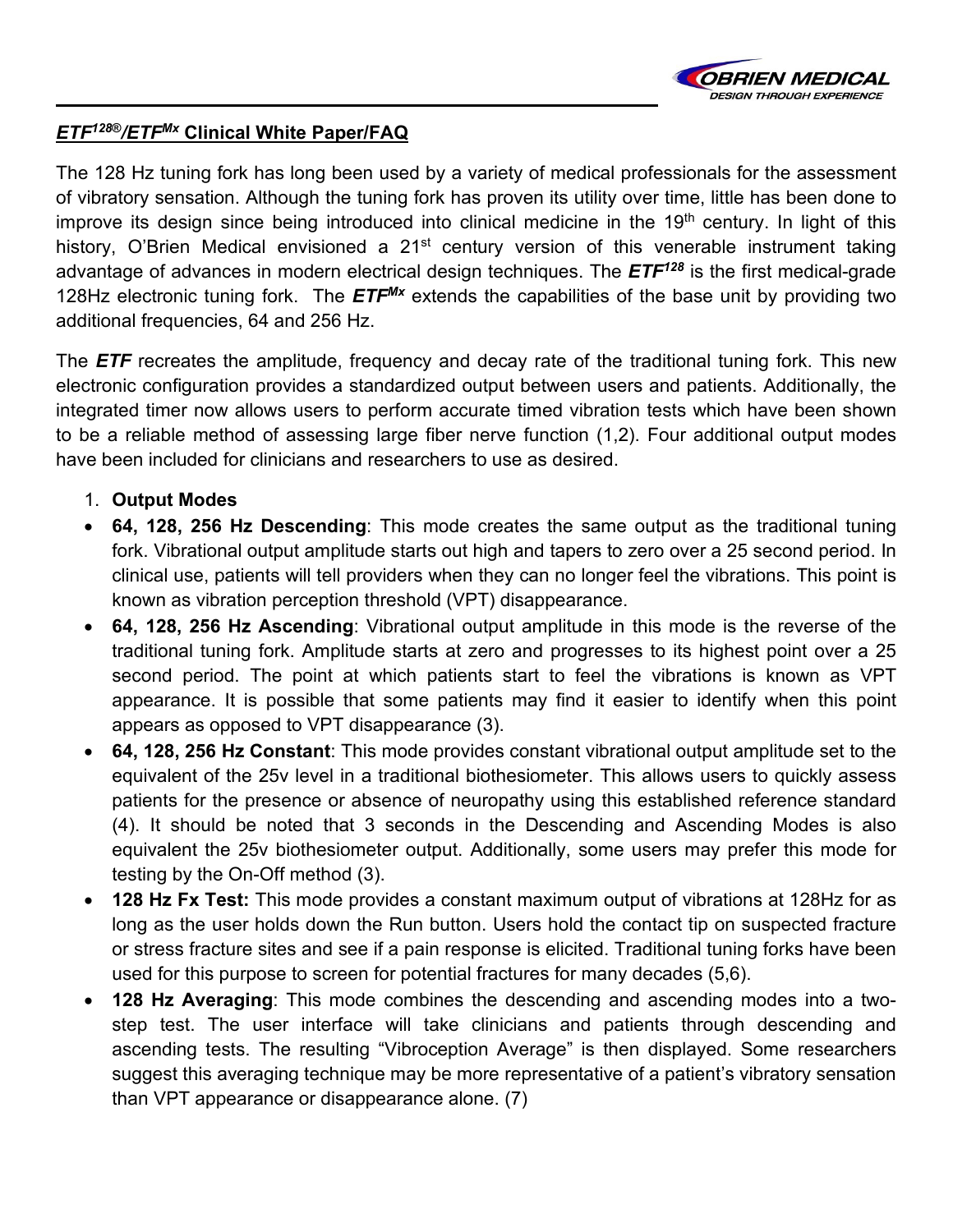**1. Where does the Hallux 128 Hz Timed Vibration Test (TVT) Score come from? What does it mean?** The cutoff values were derived initially from a study done utilizing a proof-of-concept prototype ETF. This study postulated cutoff values in seconds through correlation with 10 gm monofilament and biothesiometer testing (8). The score is in approximate agreement with another researcher's suggestions for diabetic ulcer risk assessment using the TVT (9). A study with the commercial version of the ETF was then published assessing the combined utility of the ETF and Semmes-Weinstein monofilament in the prediction of diabetic foot ulcers. This study confirmed that patients with TVT values of less than 4 seconds on the ETF scale were most at risk for future ulceration. Interestingly, combining both tests had the best predictive value for ulceration (10).

The current scoring system is designed to provide clinicians with **actionable data** for stratifying risks associated with diabetic peripheral neuropathy. The scale has been refined to reduce testing time and provide clear guidance on foot risk. Those patients identified with higher risk (<4 seconds) should promptly start aggressive preventive strategies aimed at reducing complications.



## 2. **What type of nerve function is assessed by the** *ETF***?**

Vibration testing has traditionally been used for assessment of large fiber nerve function. Large fiber nerves are known to register vibration, light touch, and position sense. Damage to these nerves results in a general sense of numbness which can potentially lead to diabetic foot complications.

The vibrations created by the *ETF* primarily stimulate Pacinian corpuscles which are most sensitive in the 60-400 Hz range. Periosteum, known to be rich in these receptors, makes boney prominences excellent sites for vibration testing. Meissner's corpuscles (20-50 Hz) and Merkel disk receptors (5-15 Hz) found mostly in the dermis are also stimulated to a lesser degree. Action potentials generated by these three mechanoreceptors are transmitted to the posterior column of the spinal cord through large and medium myelinated nerve afferents and then to the brain where they are perceived.

## 3. **What anatomic locations can be tested?**

As with the traditional tuning fork, any body site can be tested. The first studies with the *ETF* have focused on vibration testing at the dorsal aspect of the hallux. This is the most commonly noted site for vibration testing in diabetic patients. Some researchers advocate testing the plantar aspect of the distal hallux (i.e. the pulp of the hallux). It is unclear if there is a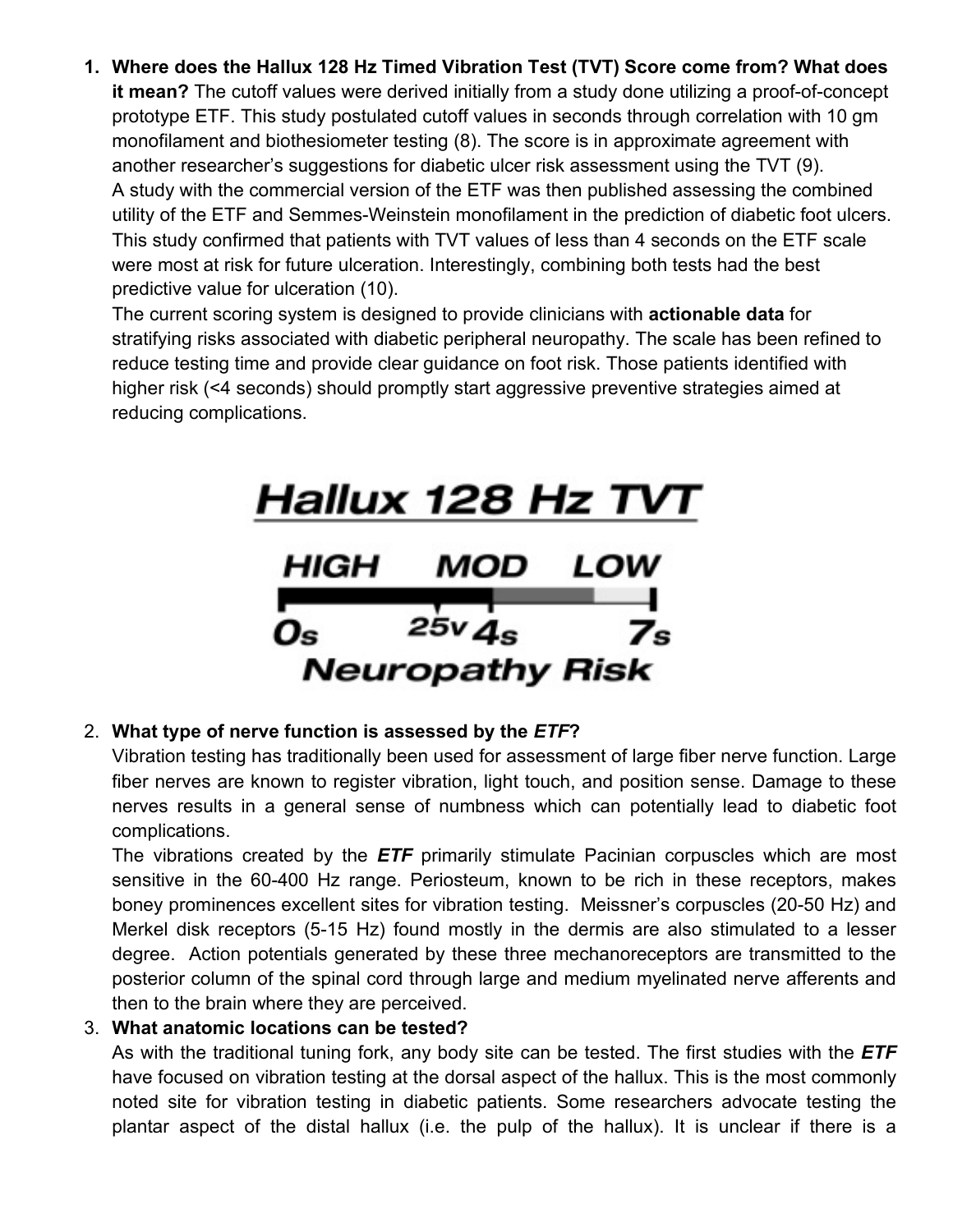diagnostically significant disparity between the two sites making this a potential area of future research.

It should be noted that the current scoring system is derived from studies on the hallux. Other locations which may be more or less sensitive than the hallux will require further research to delineate site-specific scoring. For example, one study with the *ETF* revealed relative sensory sparing at the  $5<sup>th</sup>$  metatarsal head compared to the hallux in diabetic patients with neuropathy  $(11)$ .

## 4. **Does age affect vibratory sensation? Does this affect the TVT Score?**

Yes, there is an age-related decline in vibratory sensation. One study found that many otherwise healthy participants over 70 years of age had lost varying degrees of vibration sense (12). Although this "senescent neuropathy" may be common, it still represents a deficit. Given the importance of proprioception, this could make the *ETF* a particularly useful proxy test for assessing balance sense in geriatric patients.

# 5. **How do I hold the unit against the patient's skin?**

The *ETF* should be held perpendicularly to the skin during testing. Any off axis positioning may result in less than optimal vibration transmission.

### 6. **How do I change the batteries?**

A small flat-head screw driver or finger nail can be used to detach the battery door on the back side of the unit. Three "AAA" batteries are required for operation. Replace batteries when the "Replace Battery" message displays. In order to provide a standardized vibratory output, the unit will stop functioning below a set power level. When the unit reaches this threshold, the batteries must be replaced to resume testing. The unit is expected to perform for 6-8 weeks with moderate use\*.

7. **How do I clean the unit?** The unit may be wiped clean with isopropyl alcohol or with soapy water and a damp towel. It is recommended that the contact tip be wiped clean with alcohol before and after each patient use.

**\***Based on 280 patient tests in TVT 128Hz Descending mode (two individual test sites/patient) over the course of 8 weeks.

**\_\_\_\_\_\_\_\_\_\_\_\_\_\_\_\_\_\_\_\_\_\_\_\_\_\_\_\_\_\_\_\_\_\_\_\_\_\_\_\_\_\_\_\_\_\_\_\_\_\_\_\_\_\_\_\_\_\_\_\_\_\_\_\_\_\_\_\_\_\_\_\_\_\_** 

#### **References**

- 1. Botez SA, Liu G, Logigian E, Herrmann DN. Is the bedside timed vibration test reliable? Muscle Nerve 2009; 39: 221-223.
- 2. Perkins BA, Olaleye D, Zinman B, Bril V. Simple screening tests for peripheral neuropathy in the diabetes clinic. Diabetes Care 2001; 24: 250-256.
- 3. [Duke J,](http://www.ncbi.nlm.nih.gov/pubmed?term=Duke%20J%5BAuthor%5D&cauthor=true&cauthor_uid=17846743) [McEvoy M,](http://www.ncbi.nlm.nih.gov/pubmed?term=McEvoy%20M%5BAuthor%5D&cauthor=true&cauthor_uid=17846743) [Sibbritt D,](http://www.ncbi.nlm.nih.gov/pubmed?term=Sibbritt%20D%5BAuthor%5D&cauthor=true&cauthor_uid=17846743) [Guest M,](http://www.ncbi.nlm.nih.gov/pubmed?term=Guest%20M%5BAuthor%5D&cauthor=true&cauthor_uid=17846743) [Smith W,](http://www.ncbi.nlm.nih.gov/pubmed?term=Smith%20W%5BAuthor%5D&cauthor=true&cauthor_uid=17846743) [Attia J.](http://www.ncbi.nlm.nih.gov/pubmed?term=Attia%20J%5BAuthor%5D&cauthor=true&cauthor_uid=17846743) Vibrotactile threshold measurement for detecting peripheral neuropathy: defining variability and a normal range for clinical and research use. [Diabetologia.](http://www.ncbi.nlm.nih.gov/pubmed/?term=Vibrotactile+threshold+measurement+for+detecting+peripheral+neuropathy%3A+defining+variability+and+a+normal+range+for+clinical+and+research+use) 2007; 50: 2305-12.
- 4. [Miranda-Palma B,](http://www.ncbi.nlm.nih.gov/pubmed/?term=Miranda-Palma%20B%5BAuthor%5D&cauthor=true&cauthor_uid=16126117) [Sosenko JM,](http://www.ncbi.nlm.nih.gov/pubmed/?term=Sosenko%20JM%5BAuthor%5D&cauthor=true&cauthor_uid=16126117) [Bowker JH,](http://www.ncbi.nlm.nih.gov/pubmed/?term=Bowker%20JH%5BAuthor%5D&cauthor=true&cauthor_uid=16126117) [Mizel MS,](http://www.ncbi.nlm.nih.gov/pubmed/?term=Mizel%20MS%5BAuthor%5D&cauthor=true&cauthor_uid=16126117) [Boulton AJ.](http://www.ncbi.nlm.nih.gov/pubmed/?term=Boulton%20AJ%5BAuthor%5D&cauthor=true&cauthor_uid=16126117)A comparison of the monofilament with other testing modalities for foot ulcer susceptibility. [Diabetes Res Clin](http://www.ncbi.nlm.nih.gov/pubmed/?term=A+comparison+of+the+monofilament+with+other+testing+modalities+for+foot+ulcer+susceptibility+B.+Miranda-Palma+a%2C+J.M.+Sosenko+a%2C*%2C+J.H.+Bowker+b%2C+M.S.+Mizel+b%2C+A.J.M.+Boulton+a)  [Pract.](http://www.ncbi.nlm.nih.gov/pubmed/?term=A+comparison+of+the+monofilament+with+other+testing+modalities+for+foot+ulcer+susceptibility+B.+Miranda-Palma+a%2C+J.M.+Sosenko+a%2C*%2C+J.H.+Bowker+b%2C+M.S.+Mizel+b%2C+A.J.M.+Boulton+a) 2005 Oct;70(1):8-12.
- 5. [Fatima ST,](http://www.ncbi.nlm.nih.gov/pubmed/?term=Fatima%20ST%5BAuthor%5D&cauthor=true&cauthor_uid=24669648) [Jeilani A,](http://www.ncbi.nlm.nih.gov/pubmed/?term=Jeilani%20A%5BAuthor%5D&cauthor=true&cauthor_uid=24669648) [Mazhar-ud-Duha,](http://www.ncbi.nlm.nih.gov/pubmed/?term=Mazhar-ud-Duha%5BAuthor%5D&cauthor=true&cauthor_uid=24669648) et al. Validation of tuning fork test in stress fractures and its comparison with radionuclide bone scan. [J Ayub Med Coll](http://www.ncbi.nlm.nih.gov/pubmed/24669648)  [Abbottabad.](http://www.ncbi.nlm.nih.gov/pubmed/24669648) 2012 Jul-Dec;24(3-4):180-2.